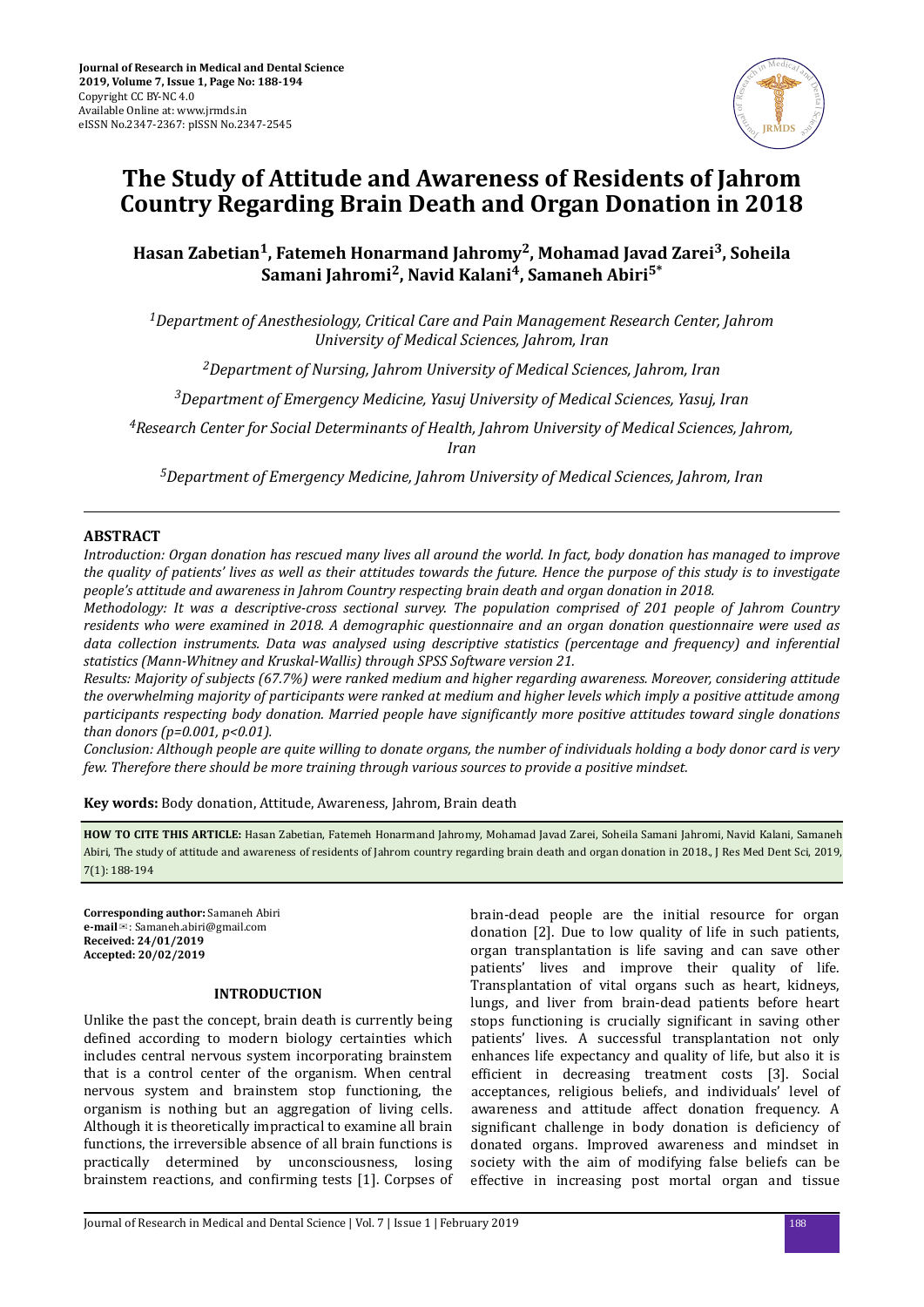donation [4]. Transplantation of vital organs such as heart, kidneys, lungs, and liver from brain-dead patients before heart ceases to function is crucially significant in saving other patients' lives [3]. Depending on disease, nearly 10% to 25% of patients, who are in need of organ transplantation and registered in waiting list, pass away without receiving organs. According to the Global Organization for Organ Donation (GOOD), 6469 transplantations were carried out in 2010 in Europe. Among most important challenges of organ donation is the deficiency of donated organs  $[5]$ . This is a global issue; in the U.S there are over 100,000 individuals waiting to have transplantation, while only a quarter manage to have transplantation and many die before receiving the organ [6,7]. Although organ donation rate in Iran is much lower than European nations, i.e., two million versus 30 million individuals, Iran has the capacity to increase organ donation up to 10 times [8]. Since organ donation varies in each area based on customs, traditions, religious and cultural beliefs, and level of awareness and perspective regarding brain death and organ donation concepts, and because of Jahrom Country success in case of organ donation. The aim of this study is to investigate mentality of Jahrom residents regarding organ donation by brain-dead patients in 2018.

#### **MATERIALS AND METHODS**

This was a descriptive-cross sectional study. The target population was all residents of Jahrom Country. After acquiring official letter of introduction by research deputy of Jahrom Medical University and obtaining the moral code (IR. JUMS.REC.1397.032), sample size was determined by a statistics advisor and based on Morgan table. Sampling method was clustering and systematic random, in such a way that Jahrom Country was divided to five clusters (North, Center, South, East, and West) then out of each area one street, one alley, and one house/apartment plate were randomly selected as the head-cluster. Then one person out of the qualified individuals was elected *via* simple random sampling for completing the questionnaire. The criteria for entering the survey include age>20 years, Jahrom residency, and personal consent to participate in research. An incomplete questionnaire was the exclusion criterion.

Data collection instrument contained three sections. The first part had 7 demographic questions including age, gender, marital status, education, job, living location, and economic situation. The second part included 4 awareness-related questions. Answers were in right and wrong format, the right answer would receive 1 point, and the wrong one would receive zero. Score range in awareness part was 0-4. The third part covered 16 items which were allocated to attitudes of brain death and organ donation. Scoring of each item was in Likert spectrum (totally disagree, disagree, neutral, agree, totally agree) ranging 0-4. Score range in this section was 0-64. Reliability was estimated *via* test-retest α=0.79 [9]. Data were analysed using descriptive statistics (percentage and frequency) and inferential statistics (Mann-Whitney and Kruskal-Wallis) through SPSS Software version 21.

#### **RESULTS**

Of 201 participants nearly half of them (49.8%) were males and the rest of them were females. Their average age was almost 31 years with the standard deviation of almost 10 years. Maximum age was 75 and minimum age was 16 years. Moreover, most of participants (46.8%) aged 21-30 years old. Considering marital status, majority of them (62.2%) were married. As far as education was concerned, most subjects (43.3%) held a diploma. Taking participants' jobs into account, they mostly declared they were self-employed with an average income. Finally, most of them (84.4%) mentioned that they lived in town. Frequency and frequency percentage of participants are completely presented in Table 1 in terms of demographic variables.

**Table 1: Frequency and frequency percentage of participants in terms of demographic indices**

| Characteristics | Categories | <b>Number</b>  | Percentage   |  |
|-----------------|------------|----------------|--------------|--|
|                 | Male       | 100            | 49.8         |  |
| Gender          | Female     | 101            | 50.2         |  |
|                 | Under 20   | 18             | 9            |  |
|                 | 21-30      | 94             | 46.8         |  |
|                 | 31-40      | 57             | 28.4         |  |
|                 | 41-50      | 25             | 12.4         |  |
| Age (years)     | Over 50    | $\overline{7}$ | $3.5\,$      |  |
|                 | Single     | 74             | 36.8         |  |
|                 | Married    | 125            | 62.2         |  |
| Marital status  | Divorced   | $\overline{2}$ | $\mathbf{1}$ |  |
|                 | Illiterate | 17             | $\ \, 8.5$   |  |
| Education       | Diploma    | 87             | 43.3         |  |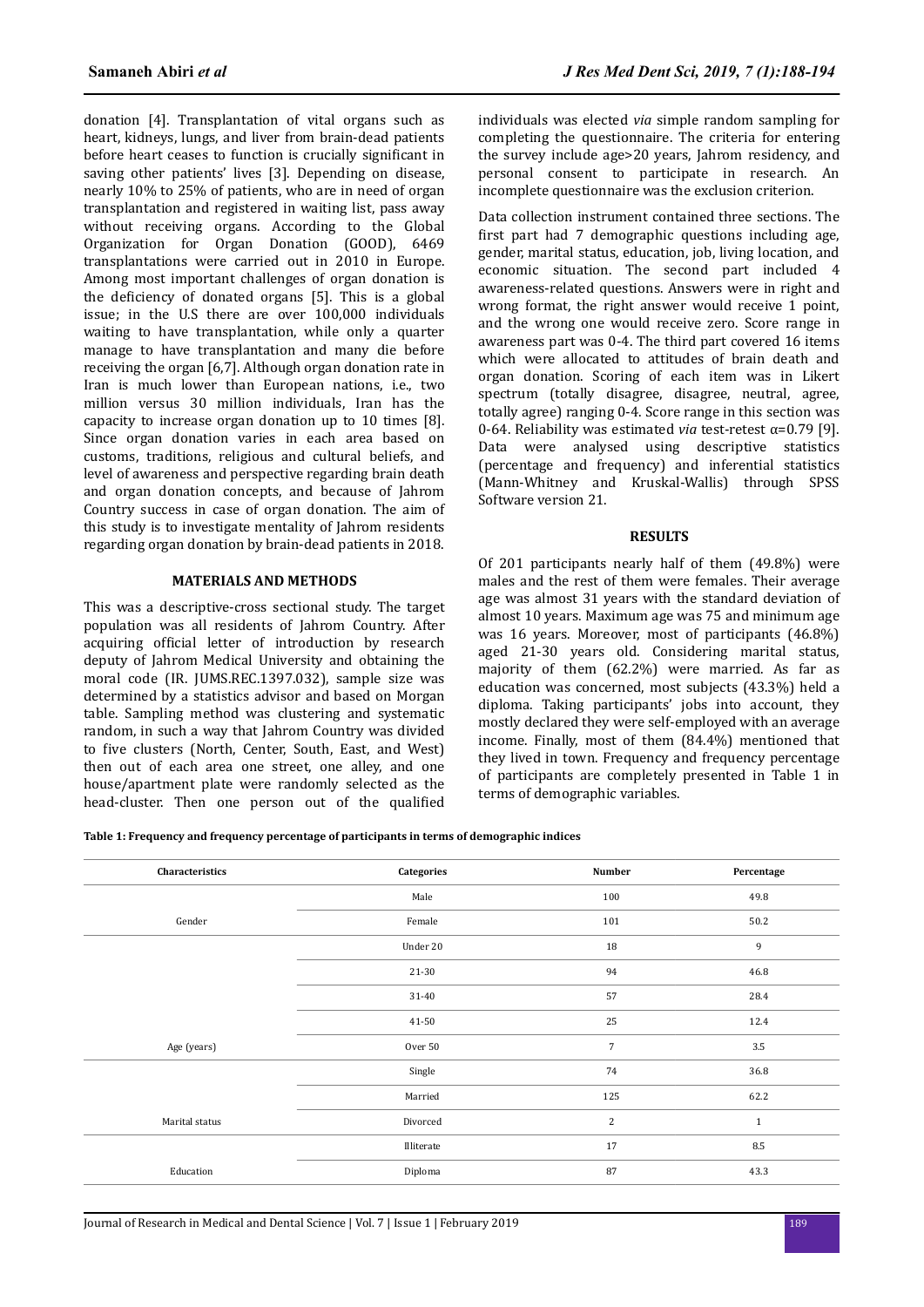|                 | Bachelor degree      | 82  | 40.8 |
|-----------------|----------------------|-----|------|
|                 | Higher than bachelor | 15  | 7.5  |
|                 | Unemployed           | 54  | 26.9 |
|                 | Employee             | 42  | 20.9 |
|                 | Self-employed        | 59  | 29.4 |
| Job             | Housewife            | 46  | 22.9 |
|                 | Low                  | 58  | 28.9 |
|                 | Average              | 134 | 66.7 |
| Income          | High                 | 9   | 4.5  |
|                 | Town                 | 167 | 84.8 |
| Living location | Village              | 30  | 15.2 |
|                 |                      |     |      |

While answering the question, "How much do you know about organ donation procedure?" 10.9% chose "a lot", 54.7% "somewhat", 27.9% "a little", and 6.5% "no information" options. Therefore, just a few people have a lot of information in this regard. Furthermore 10% declared that they had not heard anything about organ donation. Individuals who claimed to have some information about organ donation were also asked about their source of information. Majority of respondents (54.2%) introduced media as their source of information. Next, 20.9% mentioned friends, 10.9% books and the press, 2.5% relatives, 2.5% colleagues, 0.5% congresses and seminars, and 8.5% other sources as their main resource.

Considering organ donation among their family members and relatives, most participants (77.5%) said that no one in their family had ever donated organs. In case of receiving organs also most people (77.1%) declared that among their relatives nobody had ever had transplantation.

In case of organ donor card, a low percentage of individuals (20.4%) said that they had such a card, while most individuals (79.6%) said that they did not have this very card. Among participants who did not have a card, 62.5% said that they tend to receive one, while 37.5% did not reveal any tendency to have one.

Regarding participants' perspective towards organ donation, it was revealed that majority of them (80%) agreed and merely 7.5% disagreed. Also 12.5% of respondents had no idea in this case. Among the opponents, most of them i.e., 46.7% stated reviving probability, 20% its immorality or unlawfulness, 6.7% its uselessness for the receiver, and 6.7% lack of having a defined organization to prevent organ donation abuses as their reason of adversary, in addition 20% of respondents did not specify their reason to oppose. Organ donation supporters answered the question "in you estimation what has to be done to win others' agreement in society?" in this way: majority of respondents (58.1%) by building culture through the media, 21.9% culture building by physicians, 14.4% mentioning the humanistic aspect and heavenly rewards, 3.1% support by well-known religious

figures, and  $2.5%$  providing financial support for the donor family. In addition, in case of paying for the donated organ, majority of subjects (49.8%) disagreed, 17.4% agreed, and 32.8% remained dispassionate. Questioning about reviving possibility of the brain-dead patient, most respondents, i.e., 48.7% assumed it impossible, while 25.1% considered it possible, and 26.1% were unaware. Replying the question "is there a rule dedicated to organ donation in our country?" 25.4% answered yes, 49.8% answered no, and 24.9% were uninformed. Furthermore, taking Fatwas by Marjas (religious references) into account, 35.3% stated that their Marja agreed and 9.5% said that their Marja disagreed with organ donation, 55.2% also declared unawareness in this case.

Two questions were asked about brain death in a patient who holds an organ donor card. In this specific case, majority of respondents i.e., 60.7% said that if their patient had a brain death and held an organ donor card, they would agree with organ donation. In addition, 14.9% disagreed and 24.4% did not know what they would decide to do. In this case 40.8% of respondents believed that despite having organ donor card, the family of the brain-dead patient is still required to permit to carry out transplantation. Moreover, 36.3% stated that in this case the patient's family need not to allow for the transplantation, and 22.9% declared unawareness in this respect.

In case of recommending organ donation, 50.3% said that they had recommended it to others and the remaining had not. Respecting the question "as far as vour beliefs are concerned how you find organ donation?" majority of participants (69.7%) stated that it is a nice action, 19.4% said that they would recommend it to others, 4.5% believed that it was not a nice thing to do, and 6.5% had no idea. Of all respondents, 74% said that they had thought about organ donation so far and 18.5% had not considered it. Furthermore 7.5% found thinking about organ donation insignificant. At last, 71.1% of respondents said that they had decided to participate in this godly movement from that day on and 5.5% were not willing to participate in organ donation. 23.4% had no idea.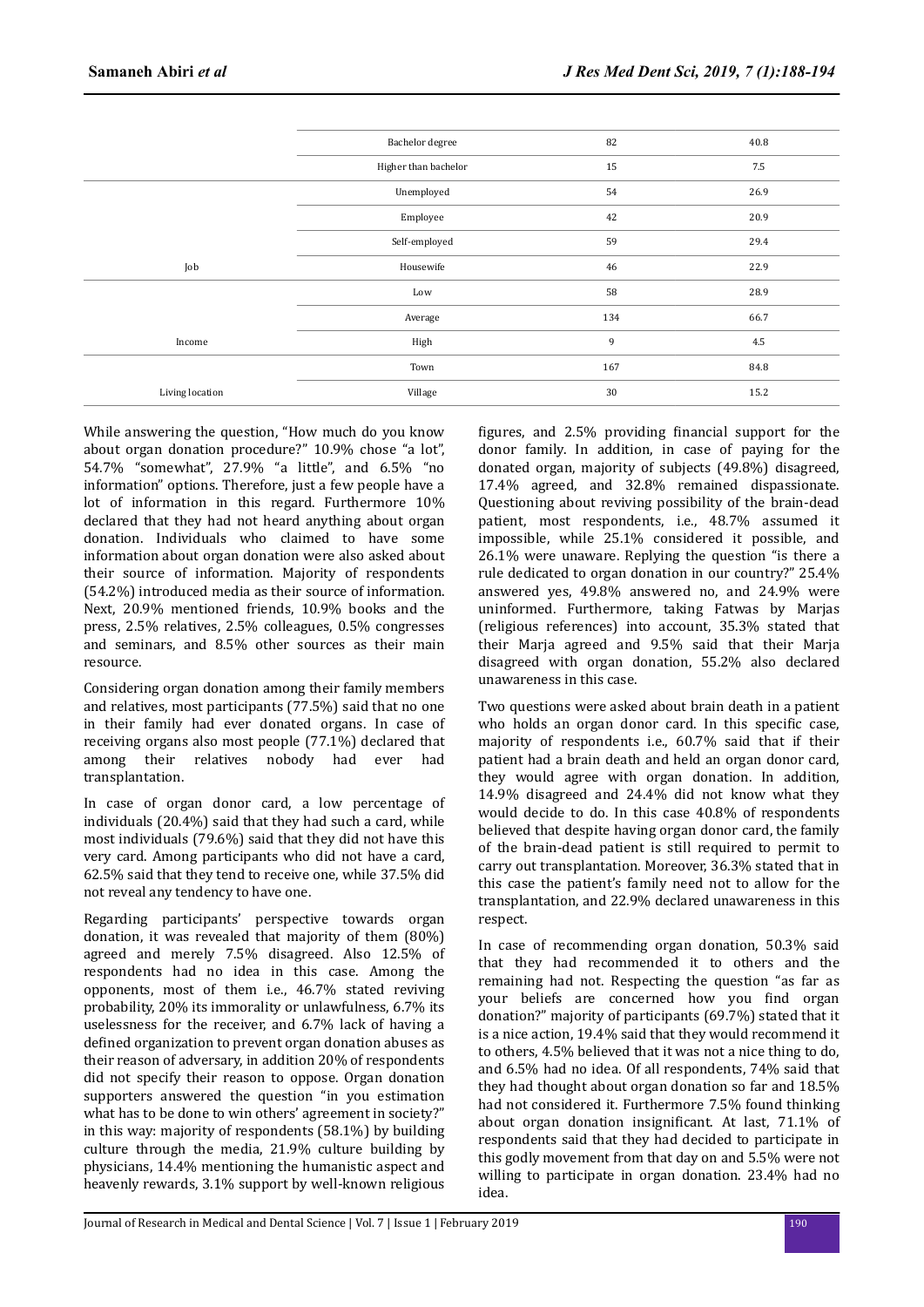#### **Description of attitude and awareness regarding organ donation**

In order to investigate descriptive statistics of individuals' attitude and awareness regarding organ donation, scores of questions related to these two variables were added up and respondents' scores in each of these variables were estimated. Then regarding the variable of awareness of organ donation, score 0 was considered as very low, 1 low, 2 medium, 3 high, and 4 very high. Moreover, score range of variable of attitude towards organ donation was divided to 5 equal sections and rated as very low, low, medium, high, and very high. The results are presented in Table 2. According to this table it can be observed that in case of awareness level majority of individuals (67.6%) are at medium level or over that which indicates a positive mindset of participants regarding organ donation. Spearman coefficient between scores of these two variables equals 0.181 and p value is  $0.010$  which is significant at  $0.05$ (p<0.05), but regarding the effect size it is estimated as small.

| Variable  | Category  | Frequency        | Frequency (%)    |
|-----------|-----------|------------------|------------------|
| Awareness | Very Low  | 19               | 9.5              |
|           | Low       | 46               | 22.9             |
|           | Medium    | 64               | 31.8             |
|           | High      | 49               | 24.4             |
|           | Very High | 23               | 11.4             |
| Attitude  | Very Low  | $\boldsymbol{0}$ | $\boldsymbol{0}$ |
|           | Low       | $\overline{4}$   | $\sqrt{2}$       |
|           | Medium    | 46               | 22.9             |
|           | High      | 97               | 48.3             |
|           | Very High | 54               | 26.9             |

#### **The comparison of individuals' awareness and attitude regarding organ donation in terms of demographic variables**

In this section, the scores of participants' attitude and awareness are compared based on demographic variables by calculating average scores of each group and employing Mann-Whithney and Kruskal-Wallis tests. The results are displayed *via* Tables 3 and 4. With respect to the results of variable of awareness level, the only observed significant difference was observed among awareness of people with different education levels which is highly significant at  $0.01$  (p=0.002, p<0.01). From Table 3, it can be observed that individuals' awareness significantly increases upon higher education level. Awareness does not show any significant difference in terms of other demographic variables (p>0.05).

Regarding the results of variable of attitude towards organ donation, the only observed significant difference is between attitudes of single and married individuals which is highly significant at  $0.01$  (p=0.001, p<0.01). Table 4 shows that married people's attitude is more positive than singles individuals' (it is noteworthy that since the divorced participants were very few they were excluded from the analysis). The score of participants' attitude in terms of other demographic variables is not significantly different (p>0.05).

**Table 3: The average of awareness level in terms of demographic variables calculated by Mann-Whitney or Kruskal-Wallis**

| Characteristics | Categories | <b>Average scores</b> | <b>Test</b>    | <b>Statistics</b> | p-value |
|-----------------|------------|-----------------------|----------------|-------------------|---------|
| Gender          | Male       | 1.92                  | Mann-Whithney  | $-1.668$          | 0.095   |
|                 | Female     | 2.1881                |                |                   |         |
| Age (years)     | Under 20   | 1.7778                |                |                   |         |
|                 | 21-30      | 2.1064                | Kruskal-Wallis |                   | 0.735   |
|                 | $31 - 40$  | 2.0351                |                | 2.005             |         |
|                 | 41-50      | $\overline{2}$        |                |                   |         |
|                 | Over 50    | 2.4286                |                |                   |         |
| Marital status  | Single     | 2.0946                | Mann-Whithney  | $-0.476$          | 0.634   |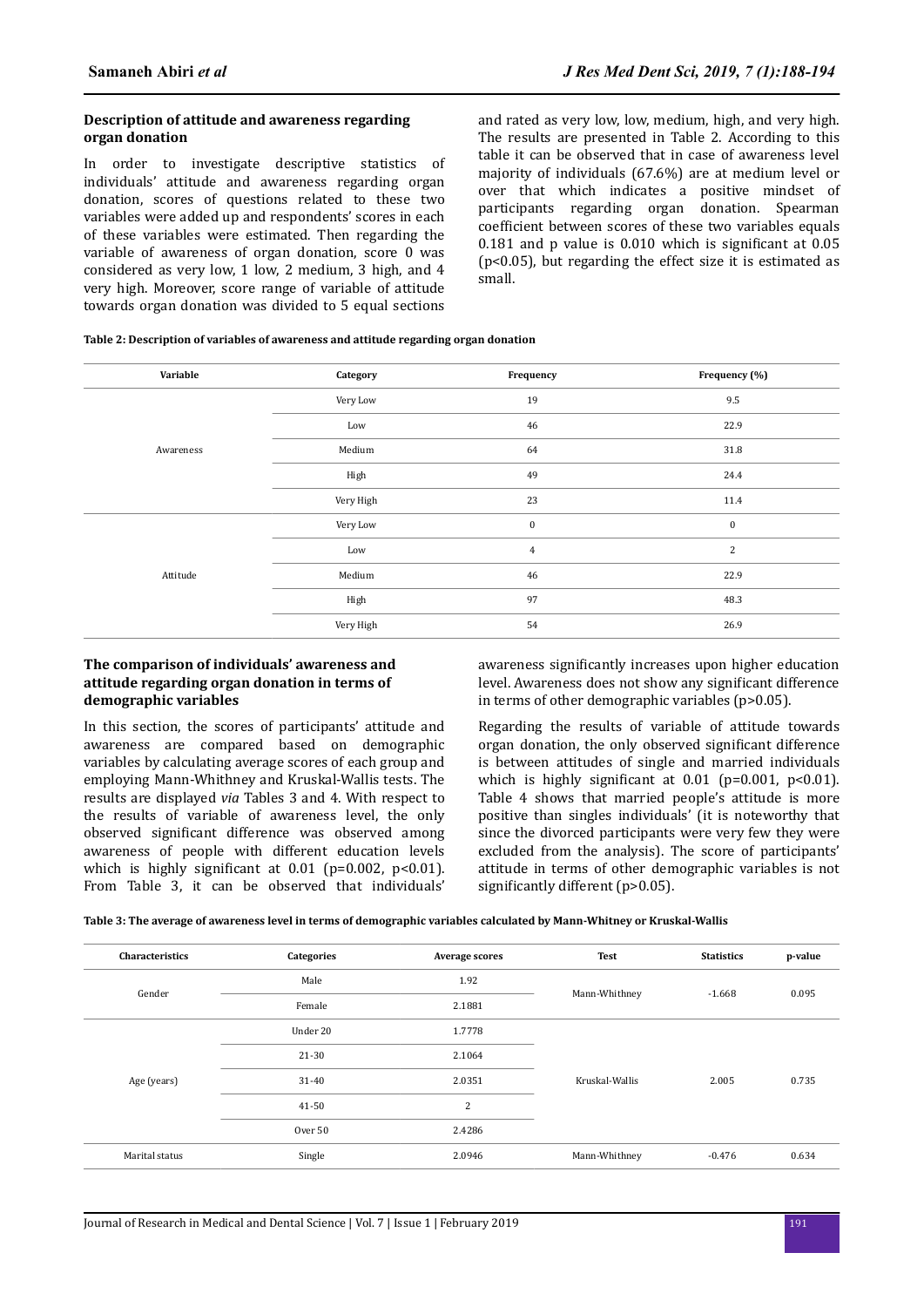|                 | Married              | 2.048  |                          |        |       |
|-----------------|----------------------|--------|--------------------------|--------|-------|
| Education       | Illiterate           | 1.4118 | Kruskal-Wallis           |        | 0.002 |
|                 | Diploma              | 1.8851 |                          | 14.437 |       |
|                 | Bachelor degree      | 2.2317 |                          |        |       |
|                 | Higher than bachelor | 2.8    |                          |        |       |
|                 | Unemployed           | 2.1852 |                          |        |       |
| Job             | Employee             | 2.0714 | Kruskal-Wallis           | 1.079  | 0.782 |
|                 | Self-employed        | 1.9831 |                          |        |       |
|                 | House wife           | 1.9783 |                          |        |       |
|                 | Low                  | 1.9138 |                          |        |       |
| Income          | Medium               | 2.0821 | Kruskal-Wallis           | 2.629  | 0.269 |
|                 | High                 | 2.5556 |                          |        |       |
| Living location | Town                 | 2.0898 | Mann-Whithney<br>$-0.82$ |        | 0.412 |
|                 | Village              | 1.9    |                          |        |       |

**Table 4: Average score of attitude in terms of demographic variables calculated by Mann-Whitney or Kruskal-Wallis results**

| Characteristics | <b>Categories</b>    | <b>Average scores</b> | <b>Test</b>    | <b>Statistics</b> | p-value |
|-----------------|----------------------|-----------------------|----------------|-------------------|---------|
| Gender          | Male                 | 24.76                 | Mann-Whithney  | $-0.849$          | 0.396   |
|                 | Female               | 25.297                |                |                   |         |
|                 | Under 20             | 23.8889               |                |                   | 0.453   |
|                 | 21-30                | 24.8085               |                |                   |         |
| Age (years)     | 31-40                | 25.6842               | Kruskal-Wallis | 3.667             |         |
|                 | 41-50                | 25.44                 |                |                   |         |
|                 | Over 50              | 24.1429               |                |                   |         |
| Marital status  | Single               | 24                    |                |                   | 0.001   |
|                 | Married              | 25.64                 | Mann-Whithney  | $-3.271$          |         |
|                 | Illiterate           | 25.0588               | Kruskal-Wallis | 5.055             | 0.168   |
| Education       | Diploma              | 24.4023               |                |                   |         |
|                 | Bachelor degree      | 25.4268               |                |                   |         |
|                 | Higher than bachelor | 26.4667               |                |                   |         |
|                 | Unemployed           | 24.537                | Kruskal-Wallis |                   | 0.142   |
| Job             | Employee             | 25.8333               |                | 5.451             |         |
|                 | Self-employed        | 24.4576               |                |                   |         |
|                 | House wife           | 25.6087               |                |                   |         |
|                 | Low                  | 25.1724               | Kruskal-Wallis | 1.19              | 0.552   |
| Income          | Medium               | 25.0448               |                |                   |         |
|                 | High                 | 23.8889               |                |                   |         |
|                 | Town                 | 25.2455               | Mann-Whithney  | $-1.417$          | 0.156   |
| Living location | Village              | 24.1                  |                |                   |         |

## **DISCUSSION**

In case of awareness of organ donation, majority of individuals (67.7%) were at medium and high status. Also an overwhelming majority of participants (98%)

was at medium and higher level regarding their attitude to organ donation which indicates their positive mindset of organ donation. Findings of this survey revealed that over 80% of people consider organ donation a godly and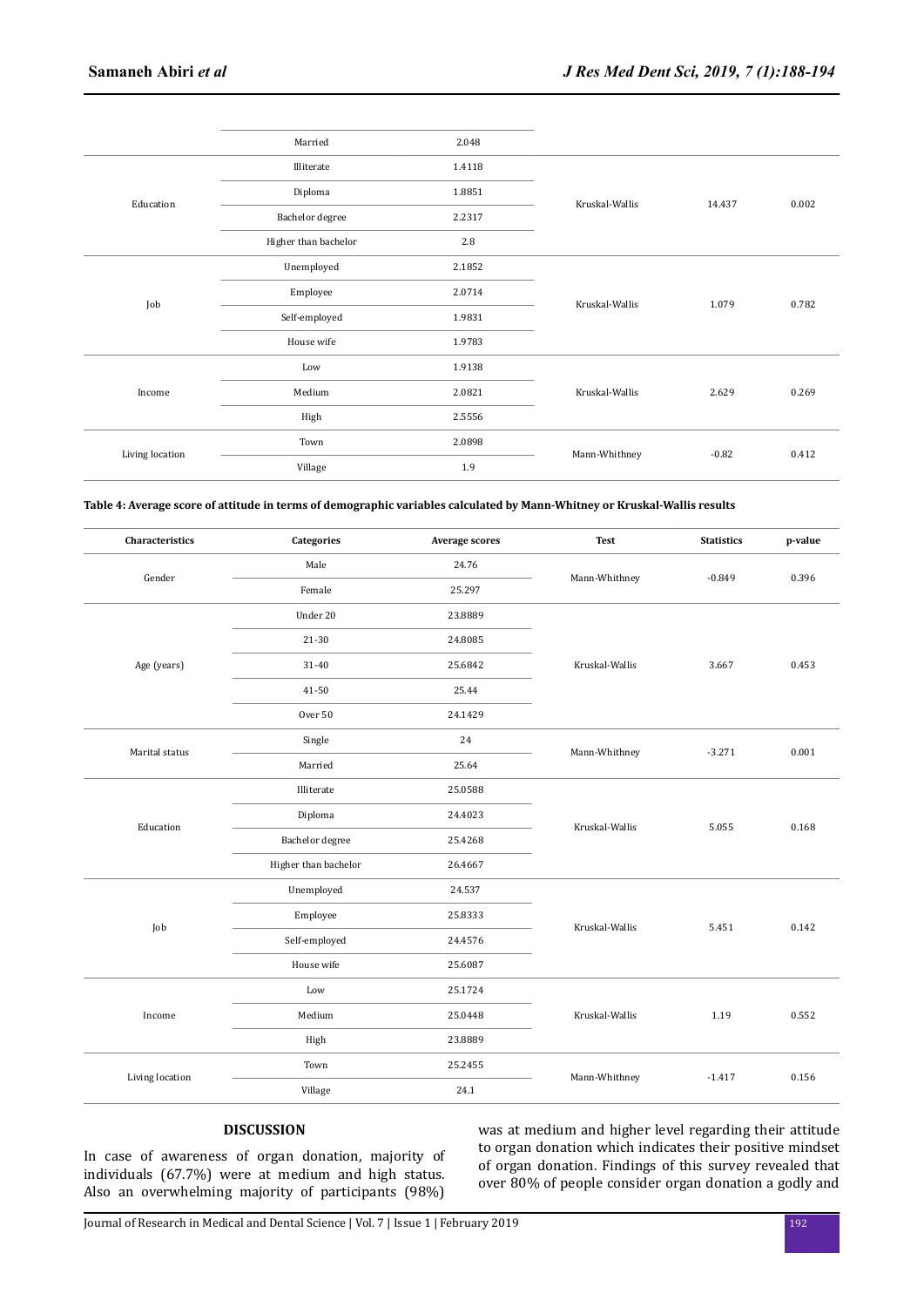moral action and agreed to have a humanistic motivation to donate organs and just 7.5% disagreed. In addition, 12.5% of participants had no idea in this regard. Hagihara et al., mentioned public opinion agreement with organ donation issue among reasons to donate organs, also emphasized philanthropy, and Febrero et al., highlighted social factors among reasons to donate organs [3,10,11]. Annually 3000 people come down with brain death in Iran, however organ donation within a year cannot meet even one tenth of this demand [12]. Organ donation supports stated that culture building by the media (58.1%, majority of individuals), culture building by physicians (21.9%), expressing the humanistic aspect and the heavenly rewards (14.4%), support by well-known religious figures  $(3.1\%)$ , and financial support dedicated to donor family members (2.5%) can manage to persuade others to participate in organ donation. In addition, in case of exchanging organs for receiving money, majority of subjects (49.8%) disagreed, 17.4% agreed, and 32.8% had no idea. In a study by Manzari et al., families introduced the media as the best resource to obtain information in this regard which is in accordance with the results of the present study [3]. Matesanz et al. in Sapan [13] and Sander et al. in the U.S [14] found mass media effective on enhancing people's awareness. Sanner et al. in Switzerland [15] and Dahlke et al. in the U.S [16], referred to the role of cultural and social differences on people's attitude, behaviour, and performance facing organ donation. Improved awareness about brain death and organ donation leads to a change in attitude and increased percentage of organ donors. In such a way during a 2 year widespread training program in England, they managed to increase the number of donors following brain death by 16% [17]. With respect to this fact that awareness level and attitude are directly related to organ donation frequency, therefore increasing awareness and attitude in this respect enhances organ donation occurrence throughout society [18]. Among opponents, most of them i.e., 46.7% stated reviving probability, 20% organ donation immorality or unlawfulness, 6.7% its uselessness for the receiver, and 6.7% lack of having a defined organization to prevent organ donation abuses as their reason of adversary, in addition 20% of them did not specify their reason to oppose. The results of other surveys showed that providing training for people who were against organ donation leads to a change in their perspective, knowledge, and religious beliefs and consequently they change their minds to agree with organ donation [17]. Another study by Rodrigue-villar et al. revealed that improving medical staff knowledge can result in increased public awareness regarding organ donation through the society [19]. Although 80% of participants were for organ donation, in case of organ donor cards, just a few individuals (20.4%) stated that they had an organ donor card and majority of them (79.6%) did not possess a card. Among the ones who did not have a card, 62.5% said that they would like to receive a card, while 37.5% were not willing to receive one. In a study by Banas et al., which was carried out in Regensburg, Germany, 98% agreed to have a card, 31.5%

had a card, and 49.1% declared they wanted to have one [20]. Despite that religious figures did not see organ donation in contradiction with religion, most people were not aware of religious sentences in this case, moreover most of respondents were unaware of Fatwas by their Marja regarding organ donation and transplantation. A study by Randhawa in England showed that culture and religion are not much of strong obstacles on the way of organ donation and in fact religious Fatwas were very important for many Asians, especially Muslims [21]. Ashraf et al., in Pakistan [22], Kececioglu et al. [23], in Turkey, and Bilgel et al. [24], in Turkey pointed out the role of religion on individuals' attitude. Statistical  $investigations$  showed that there is a significant relationship between satisfaction with organ donation and religion (p=0.001). It can be said that expressing positive attitudes towards organ donation can play an outstanding role in increasing organ donation occurrence and peoples' tendency to take part in this great project. With regard to the results of variable of awareness level, the only observed significant difference was observed among awareness of people with different education levels which is highly significant at  $0.01$  (p=0.002, p<0.01). From Table 3, it can be seen that individuals' awareness significantly increases upon higher education level. Awareness does not show any significant difference in terms of other demographic variables (p>0.05). Additionally, in other surveys a significant relationship was found between educations and receiving organ donor card [25,26], Bilgel et al., also displayed that attitude towards organ donation is obviously related to education level, age, and gender [24].

#### **CONCLUSION**

In spite of highly tendency to donate organs in Jahrom, just a few people hold an organ donor card. Therefore there ought to be more training through various resources to provide a positive attitude towards it.

#### **ACKNOWLEDGMENT**

We would like to thank the Clinical Research Development Unit of Peymanieh Educational and Research and Therapeutic Center of Jahrom University of Medical Sciences for providing facilities to this work.

#### **CONFLICT OF INTEREST**

The authors declare that there is no conflict of interest regarding the publication of this manuscript.

#### **REFERENCES**

- 1. Mori K. KohShingu P. Brain death. Millers anesthesia. 7th Ed. Philadelphia: Churchill Livingstone 2010; 3003-17.
- 2. Konstantinos L, Fraser J, Freeman WD, et al. Care of the brain-dead, organ donor. Curr Anaesth Crit Care 2007; 18:284-94.
- 3. Manzari SZ, Mohammadi I, Haideri A. Factors influencing organ donation family decisions by